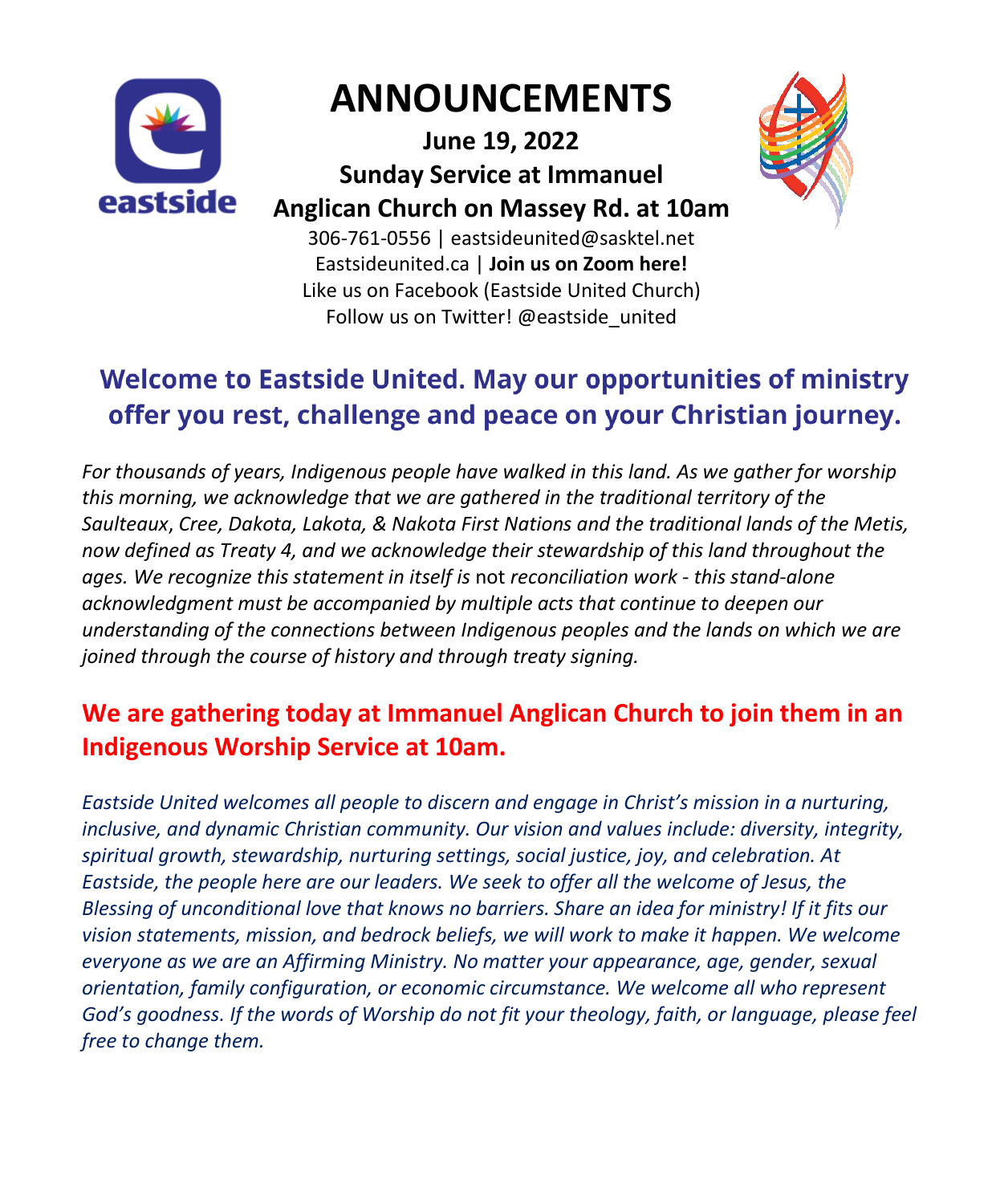Last week's attendance: **Online:** 23 **In-Person:** 28

Offering: **\$528.95** (not incl. PAR) May 3 – 15, 2022 Weekly budget: **\$3290**

#### **Office Hours and More:**

 **Russell's Hours:** Russell's hours are in the office Tuesday – Thursday and working from home Friday.



- **LSC Office Hours**: Tuesday, Wednesday, Thursdays, 9:30 am 3:30 pm. You can reach our office by email: [eastsideunited@sasktel.net.](mailto:eastsideunited@sasktel.net)
- **Prayer Services:** Wednesday at 8:45am, Thursday at 4pm.
- **Becca's** will be available at the LSC office from Tuesday-Thursday from 9 am 3 pm.
- **Sermons** can be found online under "Worship" on our website.
- **For prayer concerns,** contact Russell to be added to our prayer chain.

**COVID Protocols:** We thank you for helping us keep our community safe as we continue to monitor the pandemic.

- **Masks are not currently required in the LSC, but we do encourage they be worn during Worship, especially when we sing.**
- **Being fully vaccinated is heavily recommended for in-person attendance to support those who cannot be vaccinated.**
- **Please continue to practice physical distancing.**
- **Do not attend service if you have any COVID symptoms. If you test positive within two weeks of attending in person, please let our office know.**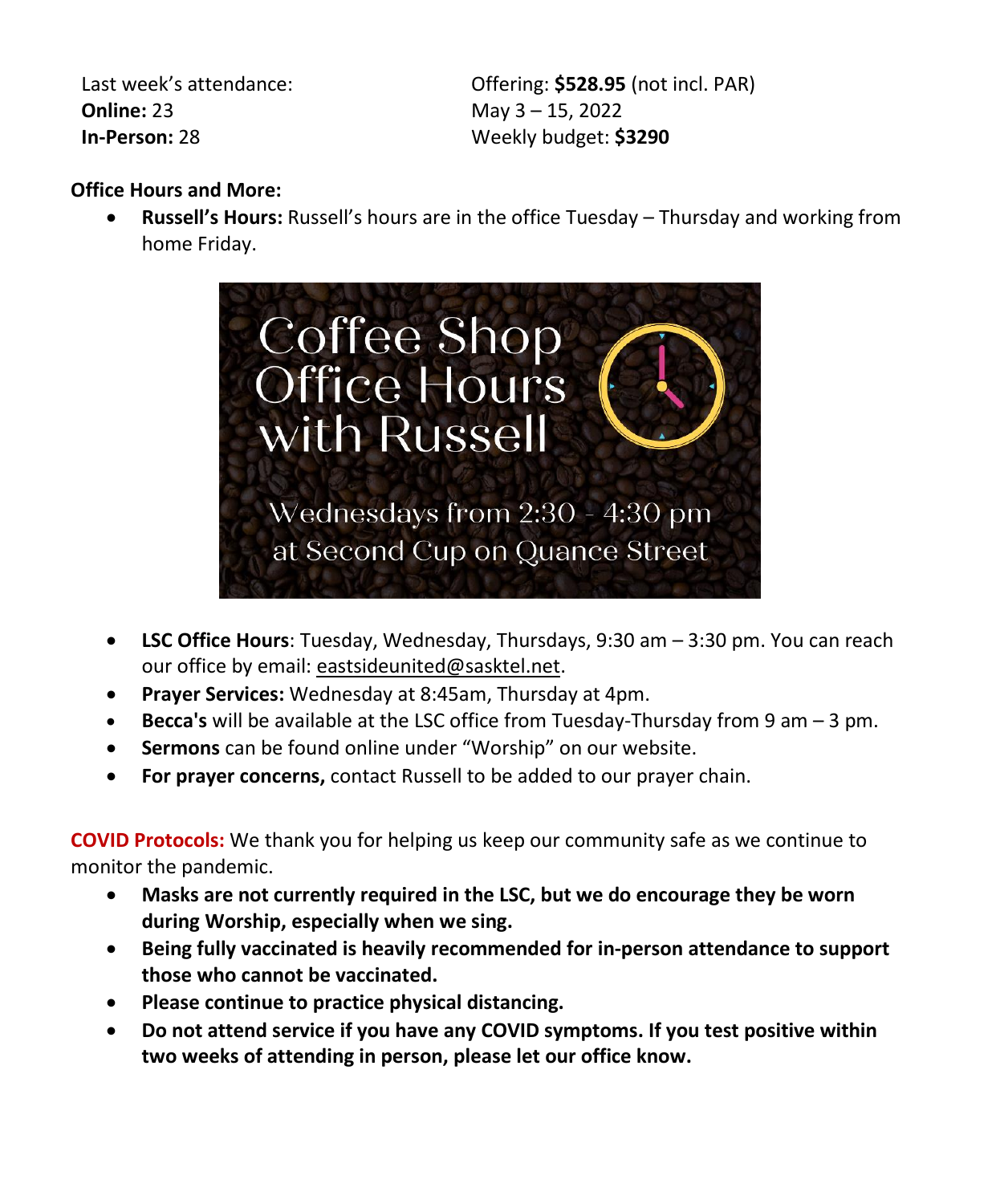**Worship will also be happening in person and [here](https://urldefense.com/v3/__https:/eastsideunited.us11.list-manage.com/track/click?u=8cc59dd291ea712eef909133f&id=cbf2db74b8&e=722883c426__;!!N8Xdb1VRTUMlZeI!1xyQWvsFKO1j2NSe9m91tUDAExiDjbI5ZxkPtdIWYtFh5ww7BnhKN-mAb0SFAh7B$) on Zoom!** You can also call into the Zoom session on the phone with audio only by calling 1-587-328-1099 or 1-204-515-1268. If you have trouble with sound on your computer, you can also call in with these numbers while watching on zoom.

**Did you miss the announcements at last Sunday's worship service?** Printed announcements are saved on the Eastside website each week - check them out at www.eastsideunited.ca under the **What's New** heading!

**PAR and M & S Donations:** If you would like to add or increase PAR and/or M&S offerings, please contact Becca and she will help you get set up or make changes. Email eastsideunited@sasktel.net to let Becca know what changes you would like to make, and he will submit the changes for processing.

**T-Shirts are still available** – send our office an email if you would like to know what sizes and colours are available. They cost \$30 a piece.

**We will continue A Work of Art, Culture, and Its Story during worship!** If you have a piece of work or cultural item that has a story or holds spiritual meaning for you and would like to share on Sunday during worship, please let Russell know.

**Text In Church**: If you would like to receive text notifications about special services and events at Eastside, text the word 'Loop' to 306-517-6797.



Please share your favourite hymns with us! Let us know by filling out this Google Form here.

### **Eastside Events and Programs**

**Meditation Schedule:** Meditation continues online! [Click here](https://zoom.us/j/225411689) to join at 7 pm on Mondays.

**A Celebration and Farewell of the former St. Philip parish** will be held on Saturday, June 18, 2022 at the Living Spirit Centre at 3018 Doan Drive. It will start with a 10:30 a.m. worship service, followed by an outside (hopefully) BBQ (please bring a lawn chair). All are welcome. So we know numbers for the BBQ please RSVP to Don Byrnes at [dbyrnes@sasktel.net](mailto:dbyrnes@sasktel.net) or Diane Gingras at [dgingras@sasktel.net](mailto:dgingras@sasktel.net)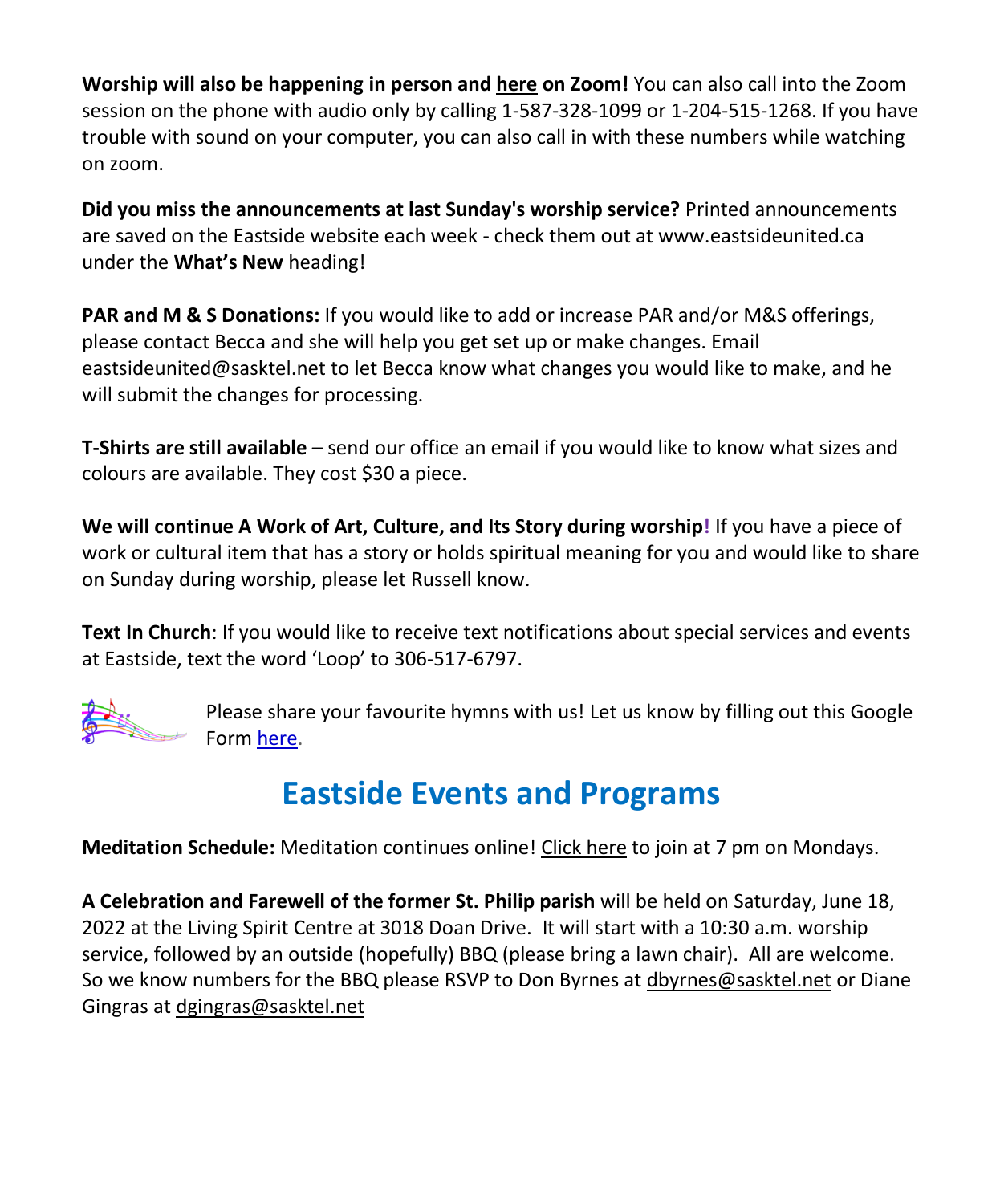

Russell and Brian Mitchell-Walker are celebrating the marriage of their son Tyler to Jessica Brook Longman-Pratt on July 3. They would like you to know that you are welcome to attend the Christian service, here at Eastside which will be around 5pm followed by a BBQ (there is an indigenous service earlier in the day, after the Sun Dance at Ocean Man First Nations-talk to Russell if you are interested in attending the Sun Dance). Jessica and Tyler have a cake and are inviting friends and family to contribute dainties (squares, cookies, etc) if they wish.

## **Outreach**

**Glen Elm School is taking food donations!** If you would like to drop off food donations, you can do so during office hours, or leave non-refrigerated items in the blue-bin at the LSC office administration entrance. **We need more donations to continue the support we had last month with Munch.**

**Regina Food for Learning**: If you would like to make a donation to Regina Food for Learning, they can be sent via mail to:

> P.O. BOX 3524 Regina SK S4S 3J8.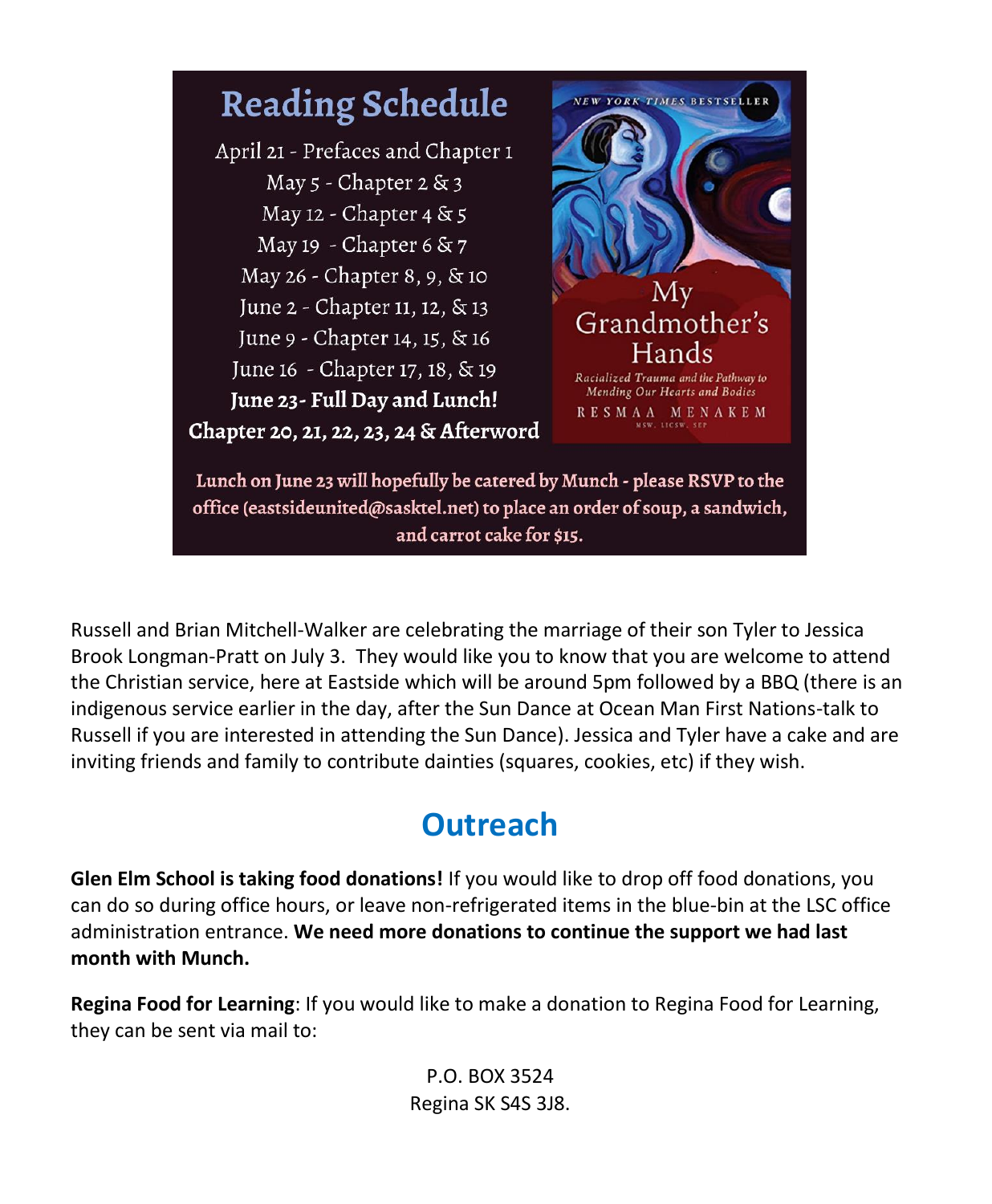Regina Food for Learning (RFFL) is a non-profit that partners with the community to provide nourishing food to children in schools. We are the largest child feeding program in the city, providing services to Regina schools and neighbourhoods since 1988.

**The Indigenous Christian Fellowship** is looking for people on Fridays to make 90 lunches onsite. If you can help out, contact [Doug Scheurwater](mailto:dscheurwater@sasktel.net?subject=ICF%20Lunches%20Volunteering) and indicate which Friday(s) you are available. ICF is also looking for people to help bake cookies and muffins. Supplies are provided.

**The Saturday Interchurch Lunch has been running throughout 2022 at First Baptist Church downtown and provides about 200 lunches each Saturday.**

**Sunset, Wesley, and Knox-Met have all participated in the past as have churches from other traditions (Anglican, RC, Salvation Army, Evangelical, etc…). The executive committee for the lunch organizers (which include Sunset UCC member Trina Hodgson who has helped with Affirming Ministries work)have had a challenge filling spots over the summer. As such they are asking if Regina's United Churches might work together to fill in for July 2. We would need…**

**About \$500 in donations to purchase the food (fruit, cheese, sandwich making supplies) This could either be a cash commitment or a willingness to purchase one of the following 2 cases of bananas Cases of juice boxes for 200 total Cases of bottled water for 100-200 total**

**Cases of soft granola bars for 200 total (things like Nutrigrain are great, the big boxes of Nature Valley crunch bars, not so helpful)**

**Donations of Menstruation Products are also collected and are very helpful.**

**10 volunteers who are able to help between 10am and 2pm.Trina Hodgson from Sunset and Carol Schick from Knox-Met have offered to lead the volunteers, do the shopping and pick up donations!**

**Can we make this happen?**

**If you are willing to help, let Russell know (**[Russell.eastside@gmail.com](mailto:Russell.eastside@gmail.com)**)**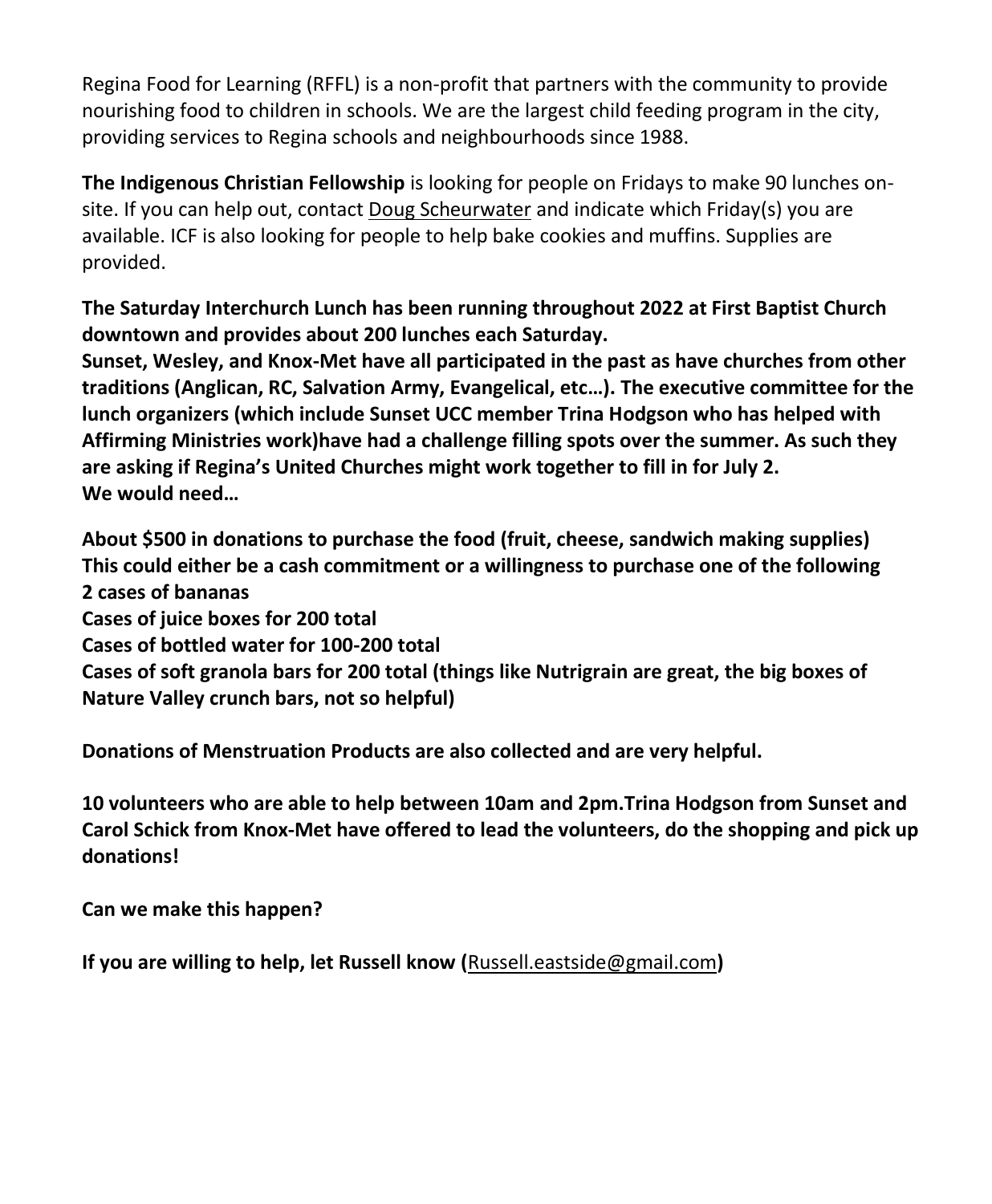